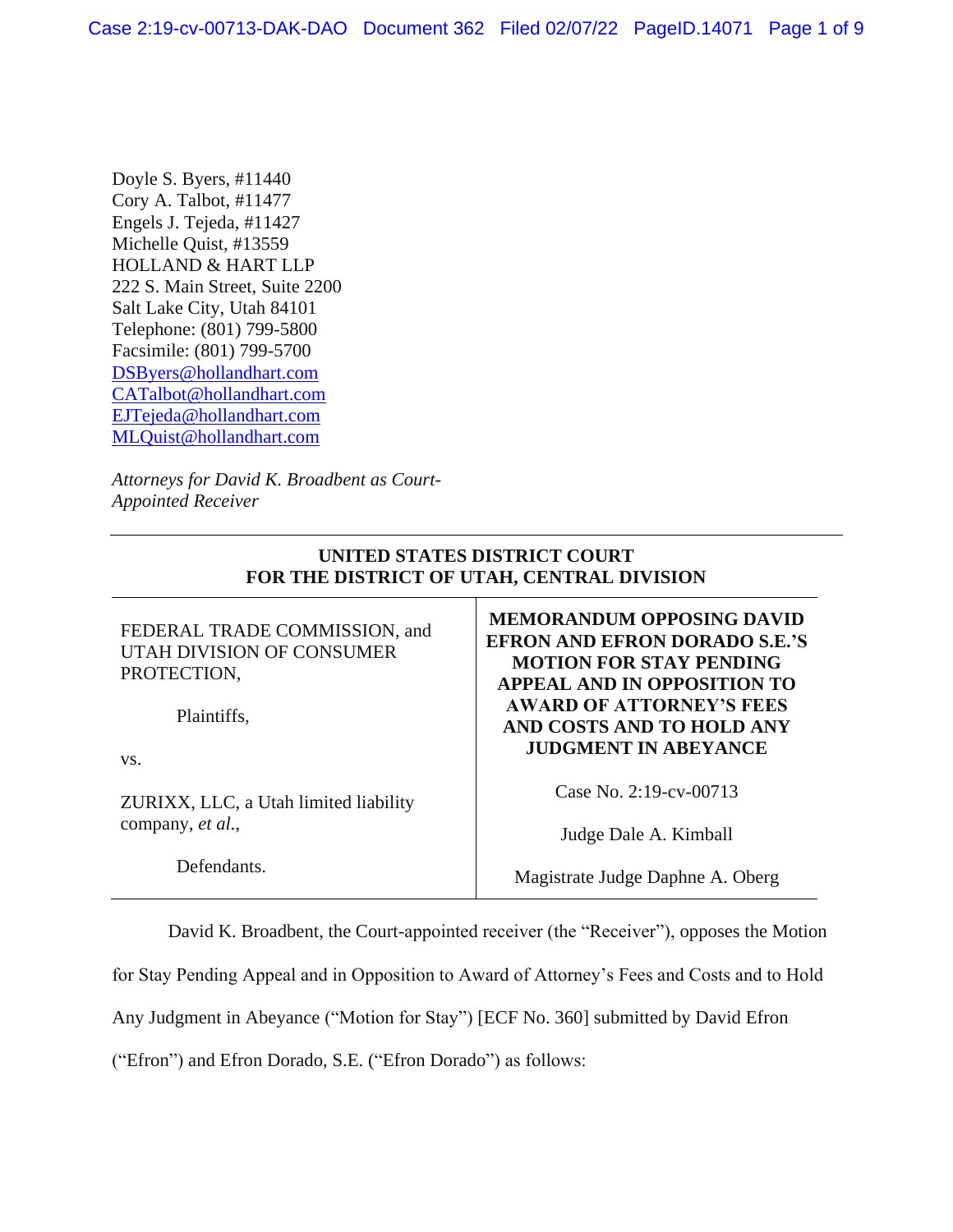#### **MEMORANDUM**

Efron and Efron Dorado continue their contumacious behavior with yet another filing that is both untimely and meritless. Efron and Efron Dorado now seek to stay these proceedings pending appeal. The Court heard a similar request from Efron and Efron Dorado relating to the first contempt order and decided in a Memorandum Decision and Order [ECF No. 193] that a stay was not appropriate. The same result is warranted now. Here, once again, the Motion for Stay lacks any analysis of the factors a court must consider before granting a stay pending appeal. What is clear from the Motion for Stay is that Efron and Efron Dorado do not understand that filing an appeal does not stay the underlying proceedings unless and until either the district or the appellate court enters a stay. No such stay has been entered here, nor should it be.

Efron and Efron Dorado also claim to have somehow missed the opportunity to object to the contempt order and subsequent award of fees the Court has already ordered. As the Court has recognized, after eighteen months of obstructive tactics by Efron and Efron Dorado, the Receiver was finally able to sell the property, but not before considerable delays and tens of thousands of dollars in unnecessary expenses. Contempt sanctions were appropriate, and the Receiver has shown that the fees and costs awarded were reasonable.

The Motion for Stay is simply a rehash of Efron and Efron Dorado's already rejected arguments—including the absurd claim that the Receiver is trying to extort fees from Efron and Efron Dorado—to persuade the Court to stay its order finding contempt and granting sanctions. The Court should deny the Motion for Stay.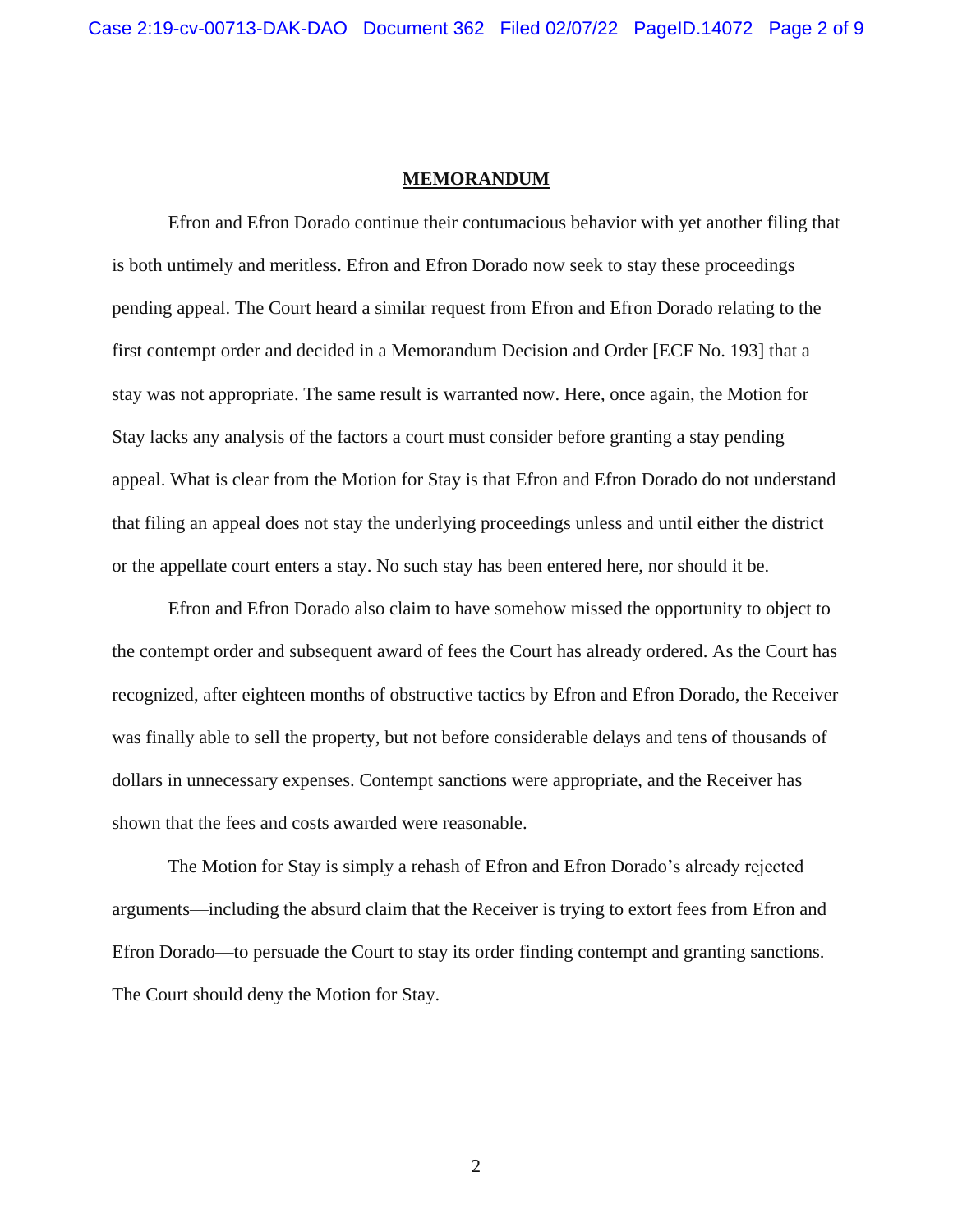## **I. Background.**

Defendant Zurixx, LLC ("Zurixx") leased office space in Puerto Rico from Efron Dorado. At the time of the Receiver's appointment, the office contained various receivership assets, such as computer servers, documents, and furniture. The Receiver removed some of the receivership property, but discussions with Mr. Efron regarding these matters broke down, leading the Receiver to move the Court to hold Efron and Efron Dorado in contempt. *See* Receiver's Mot. for Order Holding Efron Dorado, S.E. & David Efron in Contempt of Court (the "First Contempt Motion") [ECF No. 115]. The Court granted the Receiver's First Contempt Motion on July 27, 2020 [ECF No. 166], and the order is currently pending appeal.

Despite the Court's order otherwise, Efron and Efron Dorado continued to obstruct the Receiver by preventing access to the property and filing an eviction action in Puerto Rico. Accordingly, the Receiver filed its Second Motion for Order Holding Efron Dorado, S.E. and David Efron in Contempt of Court and for Civil Sanctions (the "Second Contempt Motion") [ECF No. 213]. On November 8, 2021, the Court granted the Receiver's Second Contempt Motion and issued a Memorandum Decision and Order (the "Second Contempt Order") [ECF No. 334].

In the Second Contempt Order, the Court awarded the Receiver "reasonable attorney's fees and costs incurred in this contempt litigation and the unnecessary cases in Puerto Rico, including the Receiver's fees," and directed the Receiver to "file documents demonstrating those fees and costs within thirty days of the date of this Order." Second Contempt Order, at 3. The Receiver filed his Statement of Fees and Costs Incurred Related to Contempt Orders Against Efron Dorado, S.E. and David Efron (the "Statement") [ECF No. 348] on December 8, 2021.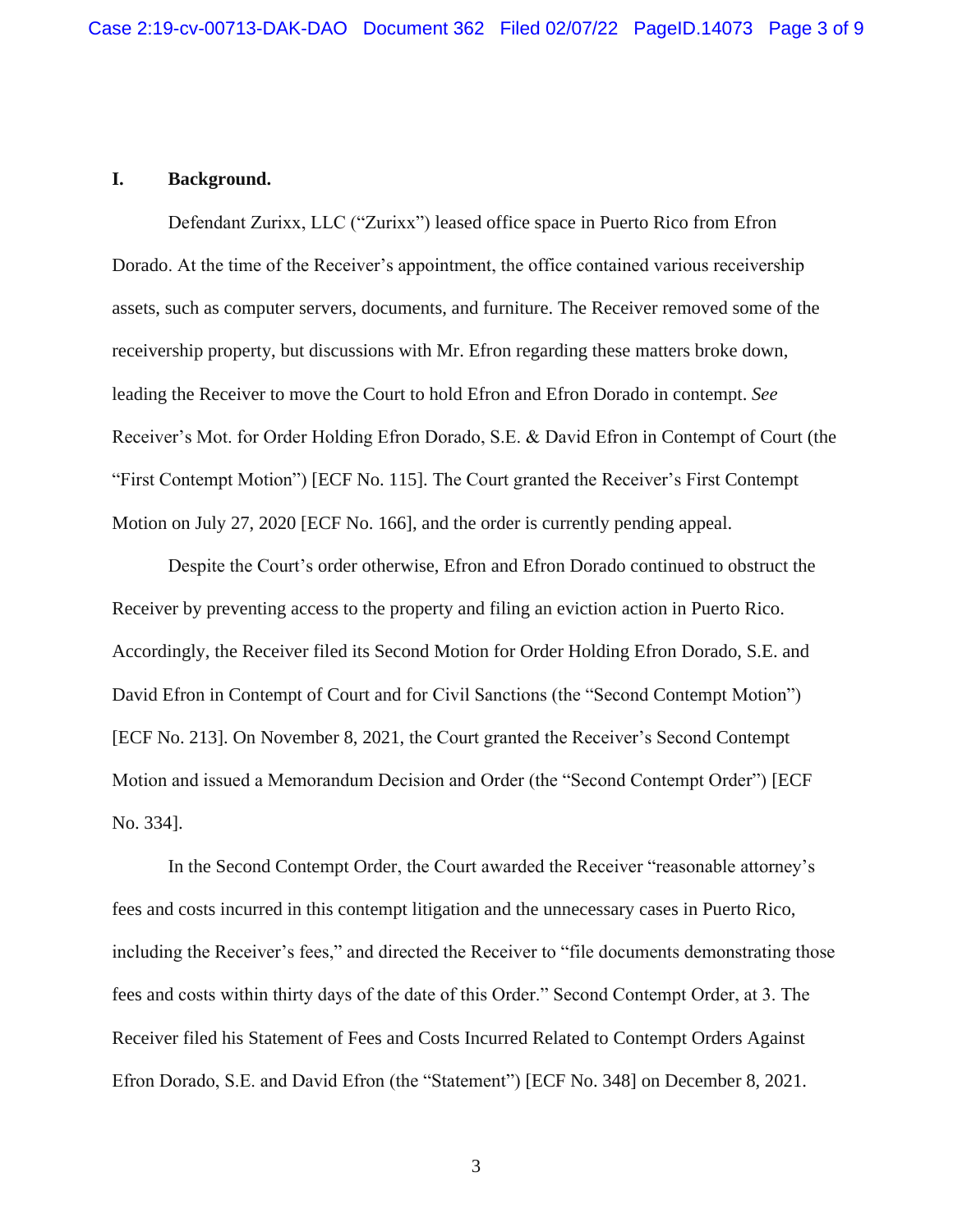Efron and Efron Dorado failed to object or respond in any way to the Statement, and the time for opposing and/or objecting to the Statement passed. The Receiver filed a Request to Submit on December 27, 2021 [ECF No. 352], again, with no response from Efron and Efron Dorado. On January 7, 2022, the Court entered its Order Granting Attorney Fees and Costs Incurred Related to Contempt Orders Against Efron Dorado S.E. and David Efron (the "Award Order") [ECF No. 356]. Efron and Efron Dorado now seek to stay the Second Contempt Order, the Award Order, and/or any subsequent judgment<sup>1</sup>, which they have appealed.

### **II. Efron and Efron Dorado Failed to Timely Object to the Receiver's Statement.**

Efron and Efron Dorado now claim they were somehow surprised when the Receiver filed his Statement and the Court ordered its award. Being that the Court specifically directed the Receiver to file such a statement in its Second Contempt Order (Second Contempt Order, at 3), the surprise is overwrought. The time to object has passed.

### **A. The contempt proceedings were not stayed.**

Efron and Efron Dorado argue that the stipulation the parties in the Zurixx case entered on December 15, 2021, to stay the case in order to facilitate a settlement [ECF No. 349], somehow also stayed the Second Contempt Order as well as the Statement the Receiver filed on December 8, 2021. But neither the Receiver nor Efron and Efron Dorado were a party to the stipulation entered into between the parties in the Zurixx case. In fact, the order granting that stipulation [ECF No. 350] did not stay the contempt proceedings but did stay the deadlines "set

<sup>&</sup>lt;sup>1</sup> Pursuant to Federal Rule of Civil Procedure  $58(b)(1)$  and (d), the Receiver submitted to the Clerk of the Court a Request for Entry of Judgment Against Efron Dorado S.E. and David Efron [ECF No. 359] on January 19, 2022. A judgment has not yet been entered.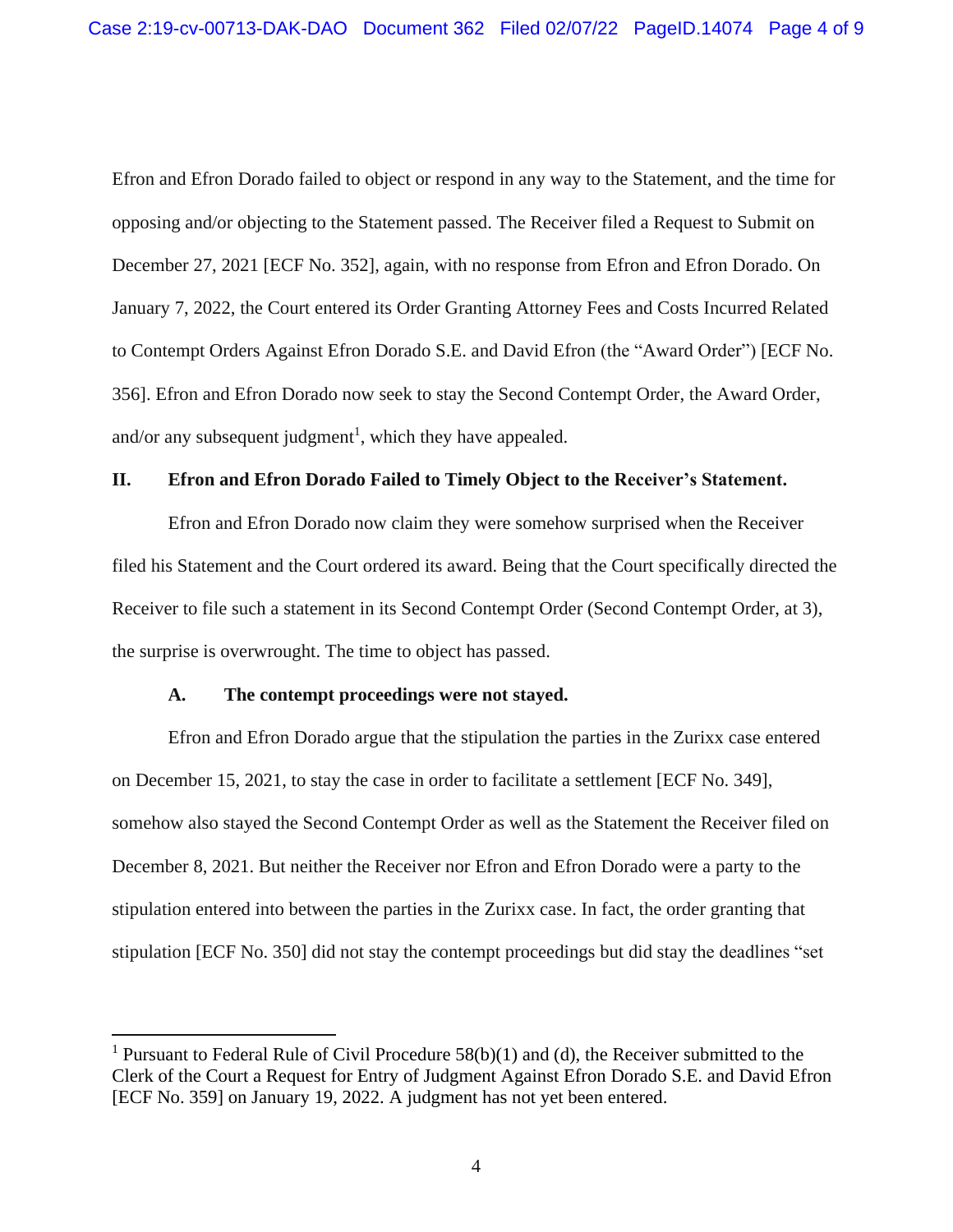forth in the Amended Scheduling Order [ECF No. 305]." Order Granting the Stipulation of all Parties to Stay Case for 60 Days to Consider Settlement Agreement, at 1. These contempt proceedings were not included in the Amended Scheduling Order, and therefore were not stayed.

Even more importantly, the Receiver submitted a Request to Submit on December 27, 2021, of which Efron and Efron Dorado also ignored. If Efron and Efron Dorado were somehow surprised by the Statement or the Request to Submit, they could have filed an objection at any point within the next 11 days. Instead, they did nothing, and the Court entered the Award Order on January 7, 2022. Efron and Efron Dorado had every opportunity to respond to the Receiver's Statement, even if they were "surprised" by the filing.

Indeed, as the Court noted in its Second Contempt Order, "[t]he court did not stay its [First Contempt Order] pending the appeal, and the appeal did not relieve Efron and Efron Dorado from complying with this court's orders." Second Contempt Order, at 3. Similarly, these contempt proceedings were not stayed by the appeal nor by the stipulation filed on December 15, 2022, because the Court had already issued the Second Contempt Order and directed the Receiver to submit his fees and costs. All that was left was a calculation of the appropriate amount of attorney's fees, which the Receiver submitted, and the Court ordered.

# **B. Efron and Efron Dorado conflate the contempt order with a motion for attorney's fees.**

Efron and Efron Dorado conflate the contempt order and resulting award with a motion for attorney's fees under Federal Rule of Civil Procedure 54 and local rule DUCivR 54-2. Rule 54 allows for a motion for attorney's fees and costs within 14 days after entry of judgment. Fed. R. Civ. P. 54(d). But the Receiver never filed a motion for attorney's fees under Rule 54, nor is the Court's Award Order premised on any such motion. The Receiver filed a motion for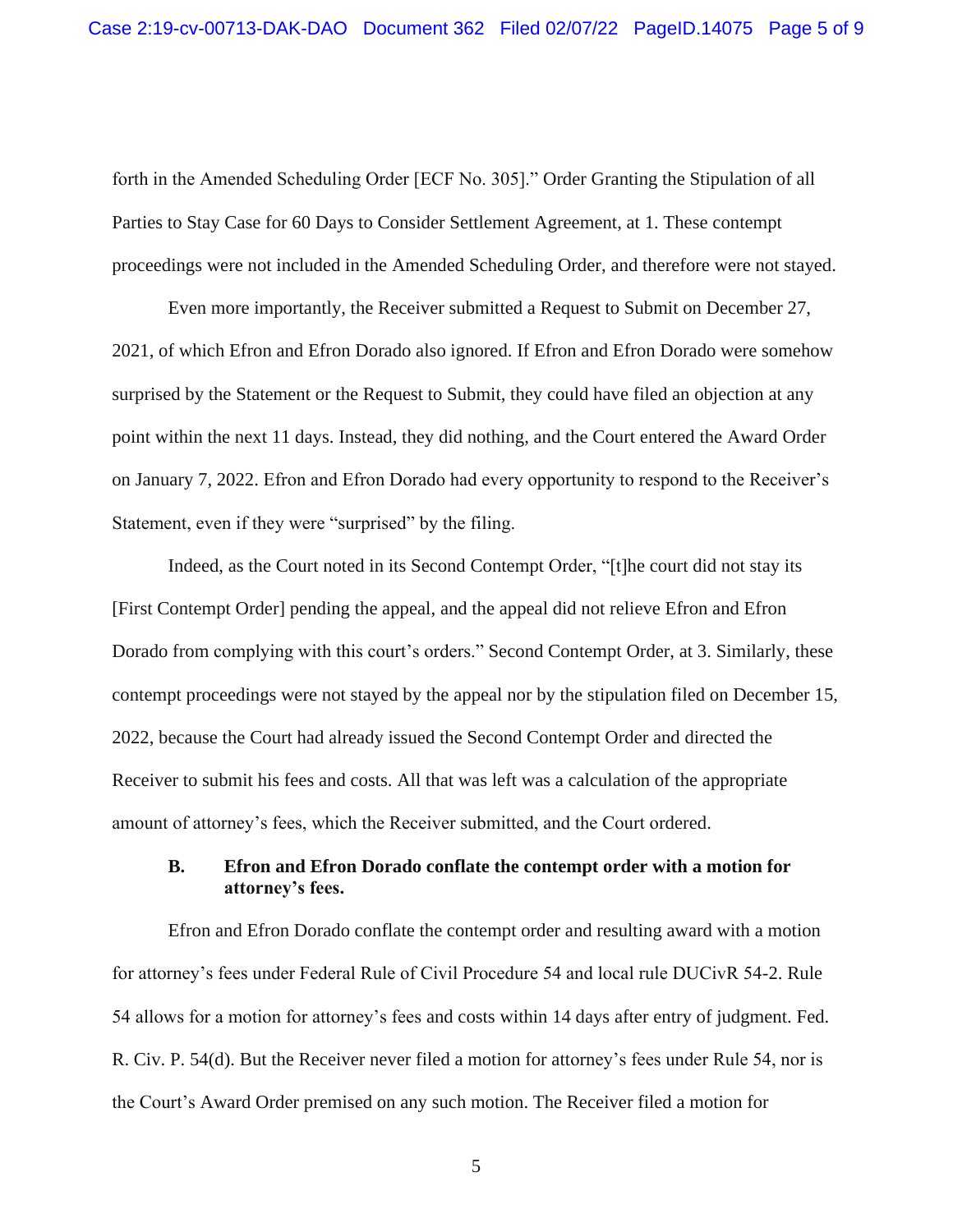contempt of court. The Court found Efron and Efron Dorado in contempt of court and awarded the Receiver reasonable attorney's fees and costs. Second Contempt Order, at 3. Rule 54, and Efron and Efron Dorado's related discussion of prevailing parties, fee-shifting statutes, and requirements for motions for attorney's fees, are not relevant to this Court's contempt award. Regardless, there is no doubt that the Receiver is the prevailing party on his Second Motion for Contempt because the Court found Efron and Efron Dorado in contempt.

# **C. The fees and costs awarded were reasonable.**

The Receiver's Statement outlined in detail the costs and fees incurred related to the contempt litigation forced by Efron and Efron Dorado. The Receiver included with that Statement a Declaration from attorney Doyle Byers, which supported the amount of fees and costs requested and described their reasonable nature. The Receiver went through painstaking detail in each invoice to describe which fees were related to the contempt motions, and which fees were unrelated. Only those related fees were included in the Court's Award Order. The Receiver's Statement and accompanying Declaration also included specific information relating to individual attorneys who provided services and their respective rates. Finally, the Statement and accompanying Declaration also attested that the attorneys' rates were reasonable considering their legal training and level of experience, the nature and length of the firm's professional relationship with the Receiver, the amount in dispute, and the hourly billing rates charges by other legal professionals in Salt Lake City.

Efron and Efron Dorado now complain that the fees were not reasonable and the work not necessary. Ironically, Efron and Efron Dorado note that the value of the property eventually auctioned off was worth far less than the costs and attorney's fees awarded in contempt. Yet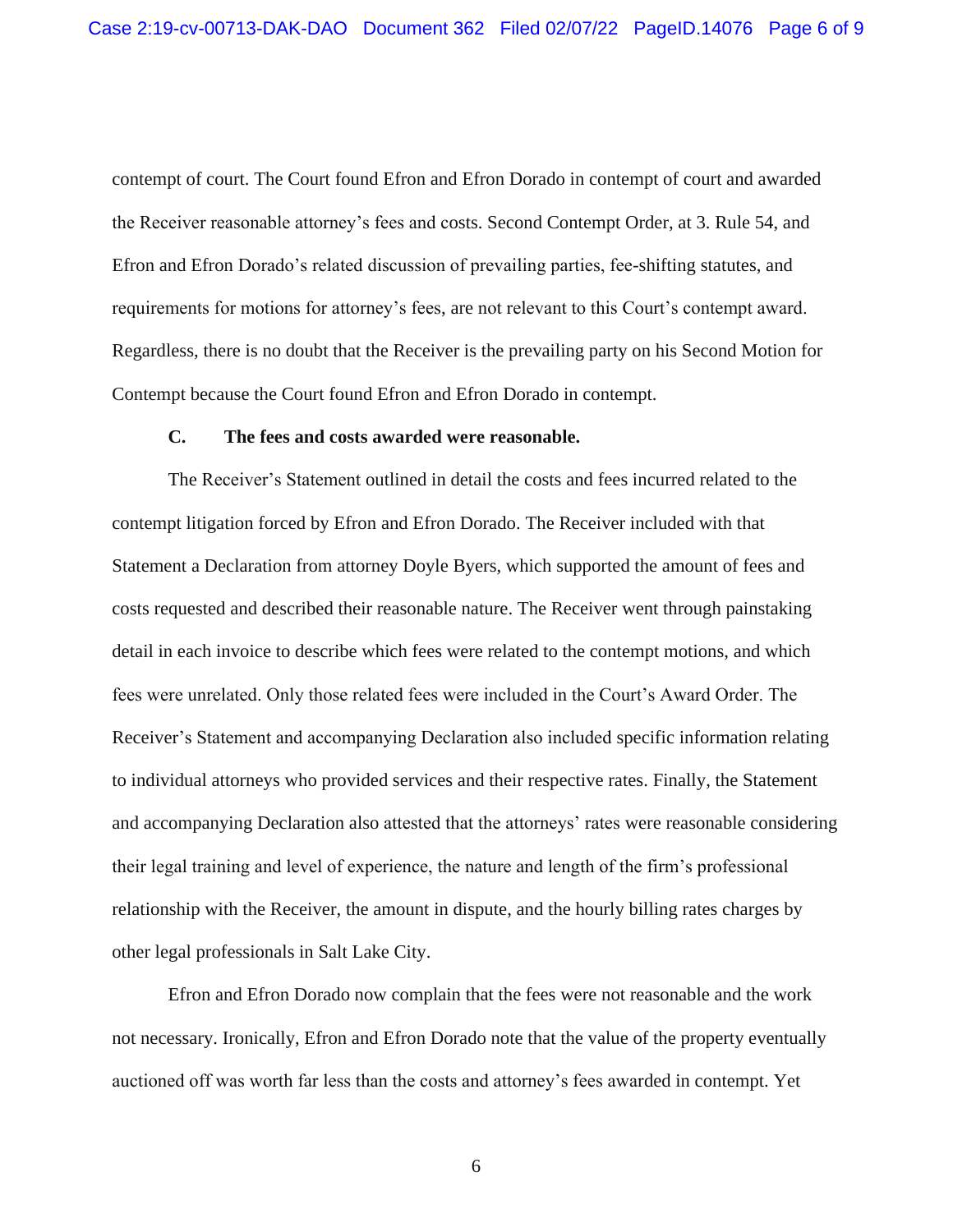Efron and Efron Dorado avoid all responsibility for obfuscating the Receiver's attempts to collect the Zurixx property in order to make that determination and for creating the circumstances that necessitated the added costs and fees. As the Court stated in its Second Contempt Order, "What should have been a straight-forward exercise of obtaining and selling office equipment turned into several lawsuits, motions, and appeals. Meanwhile, the funds used for those expenses should have been available for consumer redress in this enforcement action." Second Contempt Order, at 3.

In this case, the fees and costs awarded are limited to "those occasioned by the contempt." Motion for Stay, at 6 (quotation omitted). The Receiver was tasked by the Court to gather and preserve Zurixx's assets—all of them. Despite Efron and Efron Dorado's wish that the Receiver just give up on collecting the assets in the Puerto Rico office because of their limited value, the Receiver was obligated to collect them. The associated costs *would have been*  similarly limited if Efron and Efron Dorado had not obstructed the Receiver's efforts every step of the way.

# **III. The Court Should Not Stay Enforcement of the Order Pending Appeal.**

To obtain a stay, Efron and Efron Dorado must demonstrate that the following factors weigh in their favor:

> (1) the basis for jurisdiction in this Court and the Court of Appeals; (2) the likelihood of success on appeal; (3) the threat of irreparable harm if the stay is not granted; (4) the absence of harm to opposing parties if the stay is granted; and (5) any risk of harm to the public interest.

*United States v. Engstrum*, No. 2:08-CR-430 TS, 2009 U.S. Dist. LEXIS 65684, at \*3 (D. Utah July 29, 2009) (citing 10th Cir. R. 8.1). Yet Efron and Efron Dorado do not even mention, much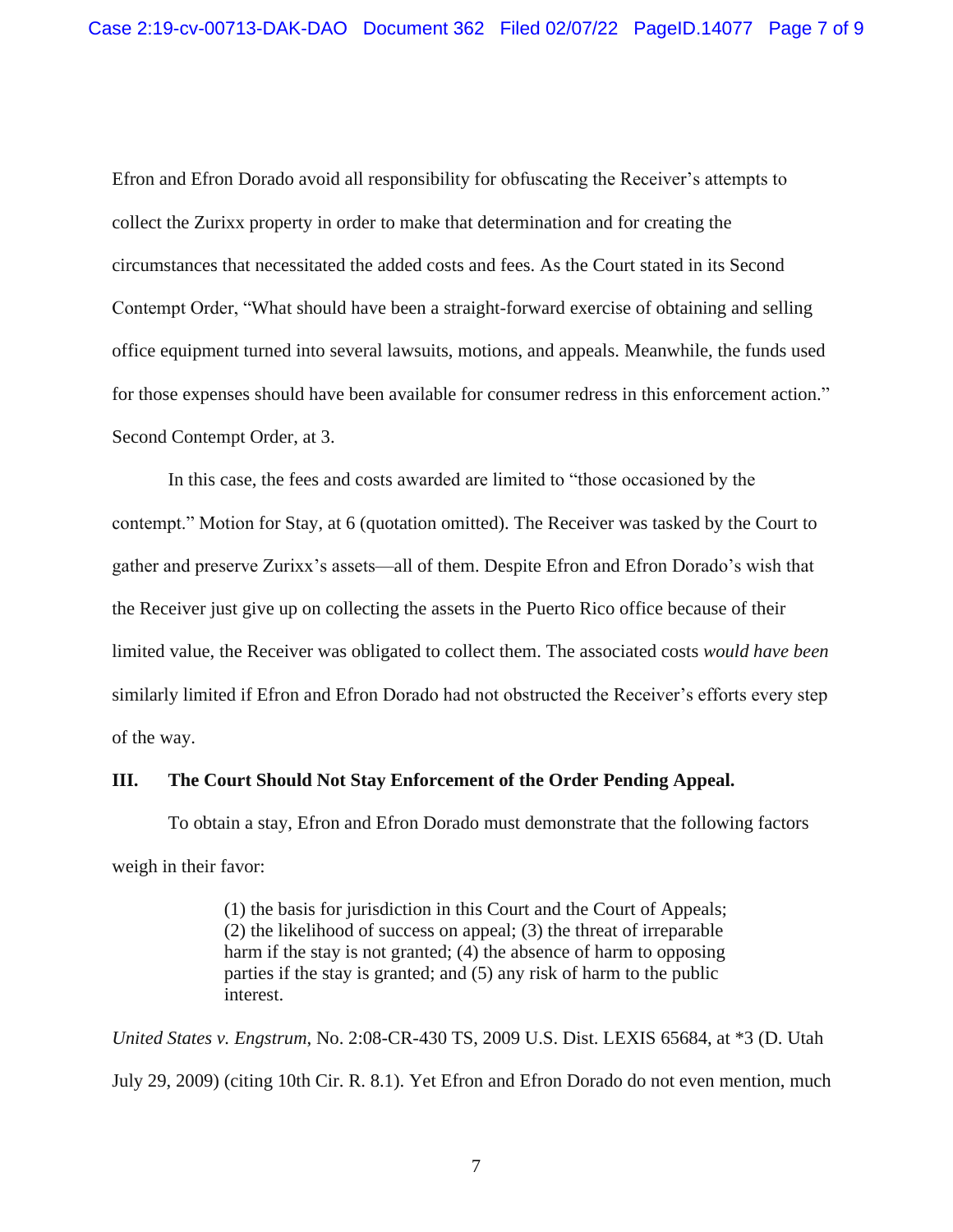less address, these factors. Absent such an effort, their Motion fails. *See* Fed. R. Civ. P. 7(b)(B) (requiring movants to "state with particularity the grounds for seeking the order"); *see also, e.g., Amann v. Office of the Utah AG*, No. 2:18-cv-341, 2019 U.S. Dist. LEXIS 33091, at \*18 n.13 (D. Utah Feb. 28, 2019) (refusing to consider a "one-sentence argument" in a motion to dismiss because it failed to comply with Rule 7(b)(B)).

Efron and Efron Dorado's claim that the Second Contempt Motion was "a brazen attempt by the Receiver to deprive the Tenth Circuit of its jurisdiction of these matters" merely illustrates that Efron and Efron Dorado do not understand how appellate jurisdiction works. Motion for Stay, at 2. Indeed, both of Efron and Efron Dorado's appeals—from the First Contempt Order and the Second Contempt Order—are currently pending before the appellate court. Contrary to Efron and Efron Dorado's claim otherwise, this Court does not lack jurisdiction to enforce its own orders when the contempt orders are on appeal. The Court did not stay its ruling pending appeal—that is what Efron and Efron Dorado seek here. Until such a stay is granted—and Efron and Efron Dorado have given no reason for such a stay here—the Court, and the Receiver, can enforce the Second Contempt Order and the accompanying Award Order.<sup>2</sup>

# **IV. Conclusion.**

For the foregoing reasons, the Court should deny the Motion for Stay. RESPECTFULLY SUBMITTED this 7th day of February 2022.

# HOLLAND & HART, LLP

*/s/ Michelle Quist* Doyle S. Byers Cory A. Talbot

<sup>&</sup>lt;sup>2</sup> The Receiver renews his request that Judgment be entered.